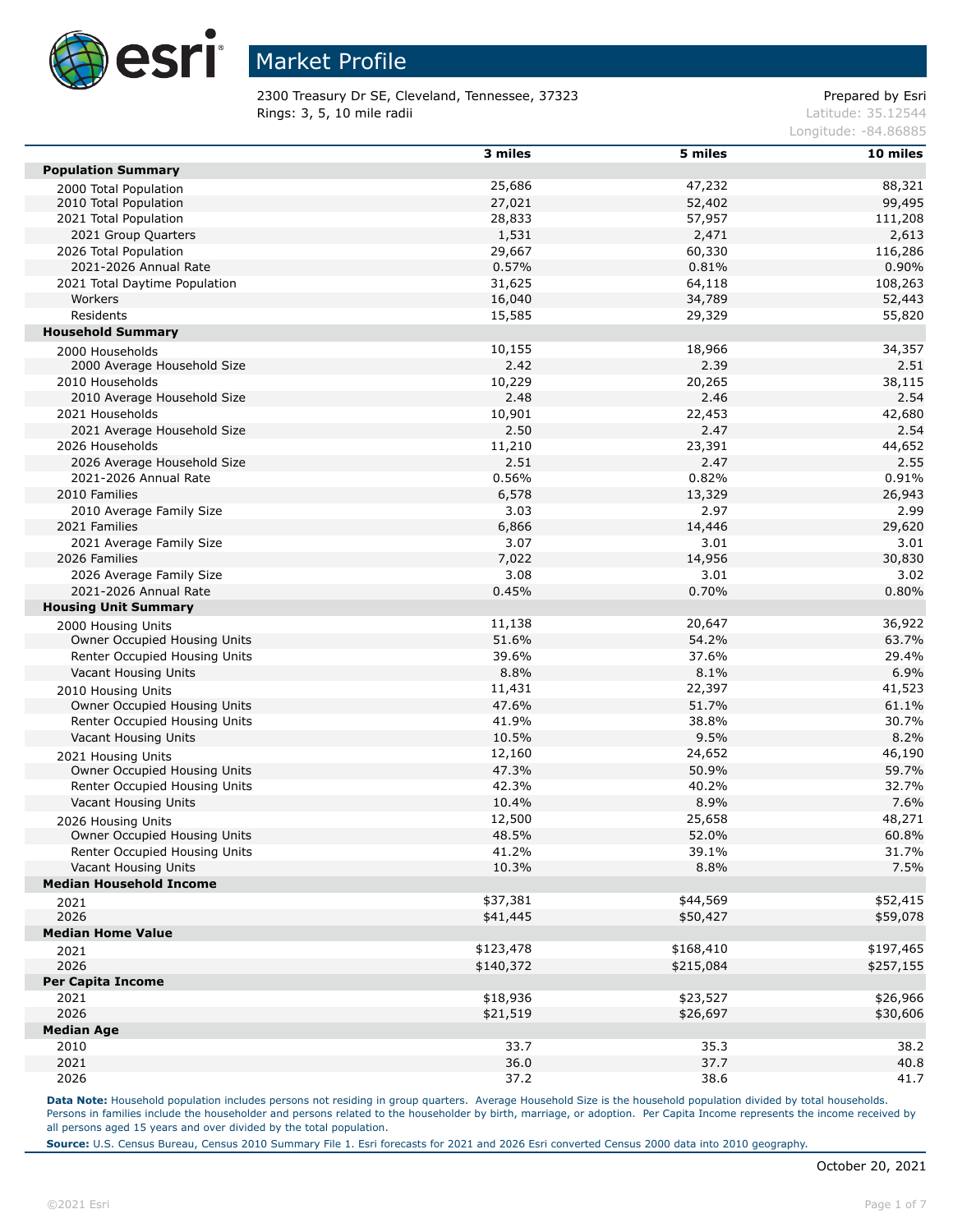

2300 Treasury Dr SE, Cleveland, Tennessee, 37323 Prepared by Esri **Rings: 3, 5, 10 mile radii** Latitude: 35.12544

Longitude: -84.86885

|                                            | 3 miles   | 5 miles   | 10 miles  |
|--------------------------------------------|-----------|-----------|-----------|
| 2021 Households by Income                  |           |           |           |
| Household Income Base                      | 10,901    | 22,453    | 42,680    |
| $<$ \$15,000                               | 25.6%     | 19.4%     | 14.8%     |
| $$15,000 - $24,999$                        | 9.2%      | 8.4%      | 7.6%      |
| \$25,000 - \$34,999                        | 11.5%     | 10.1%     | 10.0%     |
| \$35,000 - \$49,999                        | 17.4%     | 16.9%     | 15.3%     |
| \$50,000 - \$74,999                        | 14.8%     | 15.4%     | 16.2%     |
| \$75,000 - \$99,999                        | 11.6%     | 12.9%     | 14.5%     |
| $$100,000 - $149,999$                      | 7.8%      | 12.4%     | 14.9%     |
| \$150,000 - \$199,999                      | 0.9%      | 2.0%      | 3.0%      |
| $$200,000+$                                | 1.2%      | 2.5%      | 3.6%      |
| Average Household Income                   | \$48,972  | \$60,731  | \$69,931  |
| 2026 Households by Income                  |           |           |           |
| Household Income Base                      | 11,210    | 23,391    | 44,652    |
| $<$ \$15,000                               | 22.1%     | 16.6%     | 12.4%     |
| $$15,000 - $24,999$                        | 8.2%      | 7.3%      | 6.4%      |
| \$25,000 - \$34,999                        | 11.0%     | 9.5%      | 9.2%      |
| \$35,000 - \$49,999                        | 16.8%     | 16.2%     | 14.5%     |
| \$50,000 - \$74,999                        | 16.1%     | 16.0%     | 16.4%     |
| \$75,000 - \$99,999                        | 13.4%     | 14.3%     | 15.6%     |
| $$100,000 - $149,999$                      | 9.7%      | 14.5%     | 17.3%     |
| \$150,000 - \$199,999                      | 1.2%      | 2.6%      | 3.8%      |
| $$200,000+$                                | 1.4%      | 3.0%      | 4.3%      |
| Average Household Income                   | \$55,784  | \$68,923  | \$79,344  |
| 2021 Owner Occupied Housing Units by Value |           |           |           |
| Total                                      | 5,753     | 12,540    | 27,588    |
| $<$ \$50,000                               | 10.1%     | 6.7%      | 5.5%      |
| \$50,000 - \$99,999                        | 24.5%     | 14.1%     | 10.2%     |
| $$100,000 - $149,999$                      | 32.8%     | 23.3%     | 18.6%     |
| \$150,000 - \$199,999                      | 12.6%     | 16.3%     | 16.4%     |
| \$200,000 - \$249,999                      | 4.5%      | 9.2%      | 9.4%      |
| \$250,000 - \$299,999                      | 3.6%      | 11.5%     | 14.6%     |
| \$300,000 - \$399,999                      | 4.4%      | 9.2%      | 13.3%     |
| \$400,000 - \$499,999                      | 1.6%      | 3.2%      | 4.9%      |
| \$500,000 - \$749,999                      | 4.1%      | 4.0%      | 4.4%      |
| \$750,000 - \$999,999                      | 0.4%      | 0.8%      | 1.1%      |
| $$1,000,000 - $1,499,999$                  | 0.5%      | 1.0%      | 1.0%      |
| \$1,500,000 - \$1,999,999                  | 0.7%      | 0.6%      | 0.3%      |
| $$2,000,000 +$                             | 0.2%      | 0.2%      | 0.1%      |
| Average Home Value                         | \$178,338 | \$228,814 | \$248,649 |
| 2026 Owner Occupied Housing Units by Value |           |           |           |
| Total                                      | 6,061     | 13,351    | 29,363    |
| $<$ \$50,000                               | 8.2%      | 4.8%      | 3.6%      |
| \$50,000 - \$99,999                        | 19.4%     | 10.2%     | 6.8%      |
| \$100,000 - \$149,999                      | 27.7%     | 17.7%     | 13.3%     |
| \$150,000 - \$199,999                      | 13.0%     | 14.3%     | 14.0%     |
| \$200,000 - \$249,999                      | 5.5%      | 9.8%      | 9.7%      |
| \$250,000 - \$299,999                      | 5.3%      | 14.5%     | 17.7%     |
| \$300,000 - \$399,999                      | 8.3%      | 13.5%     | 17.9%     |
| \$400,000 - \$499,999                      | 3.2%      | 5.0%      | 6.8%      |
| \$500,000 - \$749,999                      | 7.0%      | 6.3%      | 6.3%      |
| \$750,000 - \$999,999                      | 0.6%      | 1.1%      | 1.6%      |
| \$1,000,000 - \$1,499,999                  | 0.6%      | 1.4%      | 1.4%      |
| \$1,500,000 - \$1,999,999                  | 0.9%      | 1.0%      | 0.6%      |
| $$2,000,000 +$                             | 0.2%      | 0.3%      | 0.2%      |
| Average Home Value                         | \$223,308 | \$279,189 | \$295,838 |

**Data Note:** Income represents the preceding year, expressed in current dollars. Household income includes wage and salary earnings, interest dividends, net rents, pensions, SSI and welfare payments, child support, and alimony.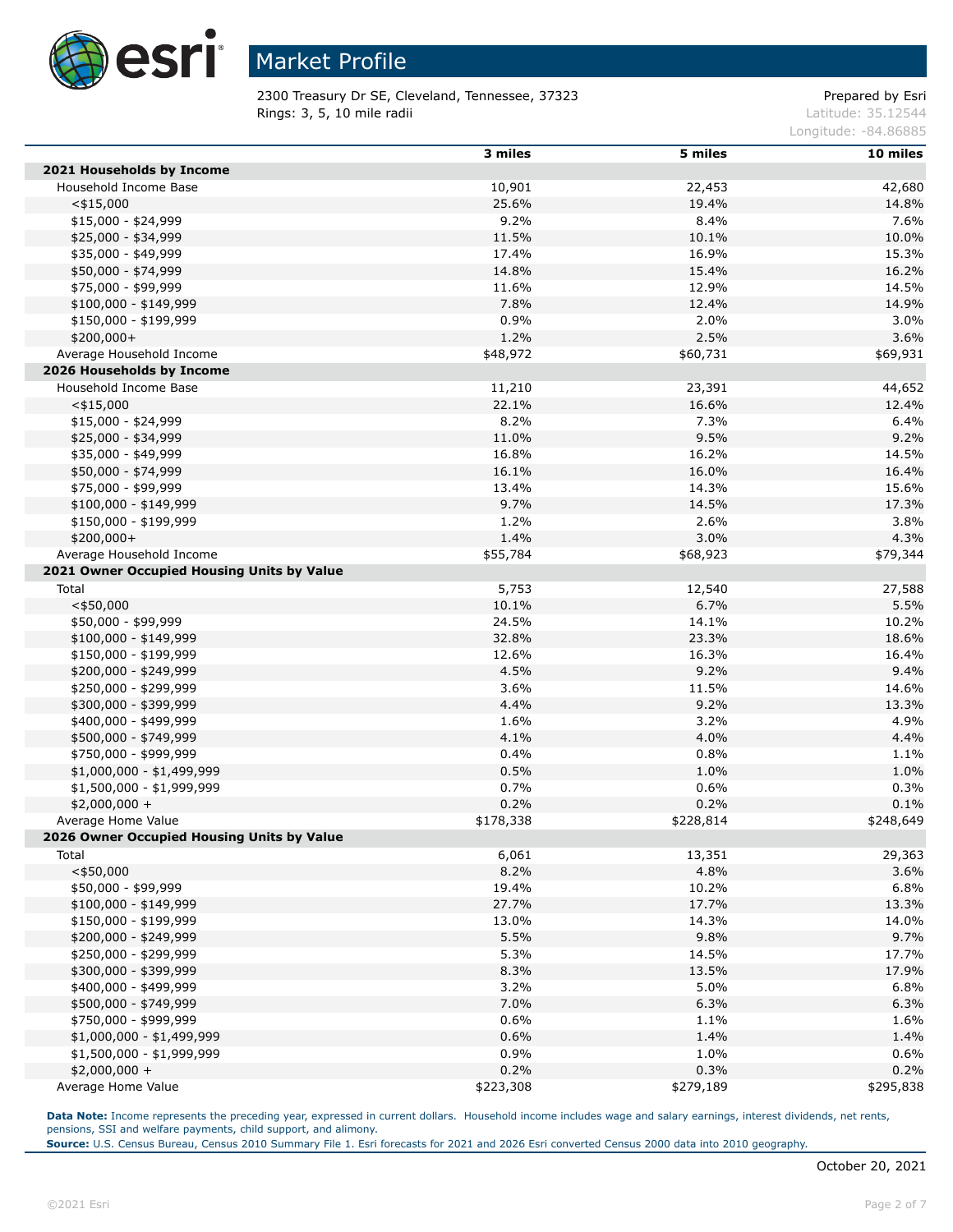

2300 Treasury Dr SE, Cleveland, Tennessee, 37323 Prepared by Esri **Rings: 3, 5, 10 mile radii** Latitude: 35.12544

Longitude: -84.86885

|                        | 3 miles | 5 miles | 10 miles |
|------------------------|---------|---------|----------|
| 2010 Population by Age |         |         |          |
| Total                  | 27,022  | 52,402  | 99,497   |
| $0 - 4$                | 6.9%    | 6.6%    | 6.0%     |
| $5 - 9$                | 6.6%    | 6.4%    | 6.4%     |
| $10 - 14$              | 5.9%    | 6.1%    | 6.5%     |
| $15 - 24$              | 18.4%   | 17.0%   | 14.5%    |
| $25 - 34$              | 14.0%   | 13.5%   | 12.3%    |
| $35 - 44$              | 12.8%   | 12.8%   | 13.4%    |
| $45 - 54$              | 13.0%   | 13.0%   | 14.4%    |
| $55 - 64$              | 10.6%   | 10.9%   | 12.1%    |
| $65 - 74$              | 7.1%    | 7.5%    | 8.3%     |
| $75 - 84$              | 3.7%    | 4.6%    | 4.5%     |
| $85 +$                 | 1.1%    | 1.7%    | 1.5%     |
| $18 +$                 | 77.0%   | 77.4%   | 77.1%    |
| 2021 Population by Age |         |         |          |
| Total                  | 28,835  | 57,957  | 111,209  |
| $0 - 4$                | 6.2%    | 5.8%    | 5.4%     |
| $5 - 9$                | 6.0%    | 5.8%    | 5.6%     |
| $10 - 14$              | 5.8%    | 5.7%    | 5.7%     |
| $15 - 24$              | 16.2%   | 14.9%   | 12.8%    |
| $25 - 34$              | 14.5%   | 14.4%   | 13.5%    |
| $35 - 44$              | 12.6%   | 12.3%   | 12.3%    |
| $45 - 54$              | 11.7%   | 11.7%   | 12.6%    |
| $55 - 64$              | 11.5%   | 11.8%   | 13.3%    |
| $65 - 74$              | 9.3%    | 9.9%    | 11.0%    |
| 75 - 84                | 4.8%    | 5.6%    | 5.9%     |
| $85 +$                 | 1.4%    | 2.1%    | 1.9%     |
| $18 +$                 | 78.7%   | 79.5%   | 80.1%    |
| 2026 Population by Age |         |         |          |
| Total                  | 29,666  | 60,328  | 116,286  |
| $0 - 4$                | 6.1%    | 5.8%    | 5.3%     |
| $5 - 9$                | 6.0%    | 5.7%    | 5.5%     |
| $10 - 14$              | 5.9%    | 5.8%    | 5.8%     |
| $15 - 24$              | 16.2%   | 14.9%   | 12.4%    |
| $25 - 34$              | 12.7%   | 13.1%   | 12.2%    |
| $35 - 44$              | 12.9%   | 12.6%   | 12.9%    |
| $45 - 54$              | 11.9%   | 11.7%   | 12.2%    |
| $55 - 64$              | 11.2%   | 11.5%   | 12.9%    |
| $65 - 74$              | 9.6%    | 10.1%   | 11.4%    |
| 75 - 84                | 5.8%    | 6.6%    | 7.3%     |
| $85 +$                 | 1.5%    | 2.2%    | 2.2%     |
| $18 +$                 | 78.6%   | 79.5%   | 80.1%    |
| 2010 Population by Sex |         |         |          |
| Males                  | 13,051  | 25,242  | 48,437   |
| Females                | 13,970  | 27,160  | 51,058   |
| 2021 Population by Sex |         |         |          |
| Males                  | 14,030  | 28,093  | 54,311   |
| Females                | 14,803  | 29,864  | 56,897   |
| 2026 Population by Sex |         |         |          |
| Males                  | 14,497  | 29,330  | 56,903   |
| Females                | 15,170  | 31,000  | 59,383   |
|                        |         |         |          |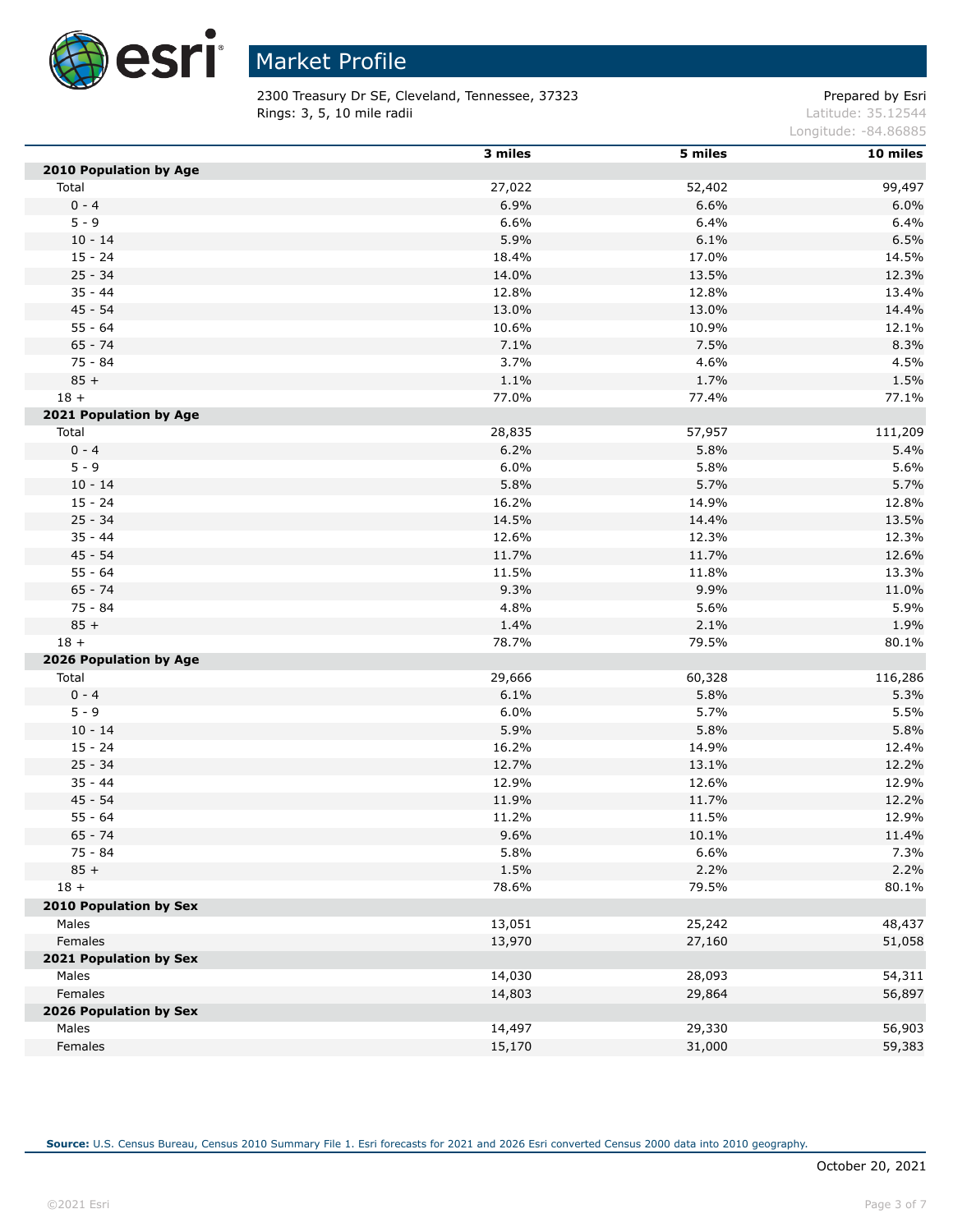

2300 Treasury Dr SE, Cleveland, Tennessee, 37323 Prepared by Esri **Rings: 3, 5, 10 mile radii** Latitude: 35.12544

Longitude: -84.86885

|                                                    | 3 miles | 5 miles | 10 miles |
|----------------------------------------------------|---------|---------|----------|
| 2010 Population by Race/Ethnicity                  |         |         |          |
| Total                                              | 27,022  | 52,403  | 99,494   |
| White Alone                                        | 85.9%   | 87.9%   | 90.4%    |
| <b>Black Alone</b>                                 | 7.0%    | 5.5%    | 4.1%     |
| American Indian Alone                              | 0.5%    | 0.4%    | 0.3%     |
| Asian Alone                                        | 0.6%    | 0.8%    | 0.9%     |
| Pacific Islander Alone                             | 0.1%    | 0.1%    | 0.1%     |
| Some Other Race Alone                              | 3.4%    | 3.2%    | 2.4%     |
| Two or More Races                                  | 2.5%    | 2.2%    | 1.8%     |
| Hispanic Origin                                    | 6.3%    | 5.9%    | 4.8%     |
| Diversity Index                                    | 34.6    | 31.2    | 25.4     |
| 2021 Population by Race/Ethnicity                  |         |         |          |
| Total                                              | 28,835  | 57,958  | 111,208  |
| White Alone                                        | 81.7%   | 84.0%   | 87.3%    |
| <b>Black Alone</b>                                 | 8.3%    | 6.5%    | 4.9%     |
| American Indian Alone                              | 0.6%    | 0.5%    | 0.4%     |
| Asian Alone                                        | 0.8%    | 1.1%    | 1.2%     |
| Pacific Islander Alone                             | 0.1%    | 0.1%    | 0.1%     |
| Some Other Race Alone                              | 4.8%    | 4.7%    | 3.5%     |
| Two or More Races                                  | 3.7%    | 3.2%    | 2.6%     |
| Hispanic Origin                                    | 9.2%    | 8.7%    | 7.1%     |
| Diversity Index                                    | 43.9    | 40.3    | 33.6     |
| 2026 Population by Race/Ethnicity                  |         |         |          |
| Total                                              | 29,667  | 60,330  | 116,286  |
| White Alone                                        | 79.7%   | 82.1%   | 85.7%    |
| <b>Black Alone</b>                                 | 8.7%    | 6.8%    | 5.2%     |
| American Indian Alone                              | 0.7%    | 0.5%    | 0.4%     |
| Asian Alone                                        | 0.9%    | 1.2%    | 1.4%     |
| Pacific Islander Alone                             | 0.1%    | 0.1%    | 0.1%     |
| Some Other Race Alone                              | 5.6%    | 5.5%    | 4.1%     |
| Two or More Races                                  | 4.3%    | 3.7%    | 3.1%     |
| Hispanic Origin                                    | 10.9%   | 10.3%   | 8.4%     |
| Diversity Index                                    | 48.2    | 44.6    | 37.7     |
| 2010 Population by Relationship and Household Type |         |         |          |
| Total                                              | 27,021  | 52,402  | 99,495   |
| In Households                                      | 94.0%   | 95.0%   | 97.2%    |
| In Family Households                               | 76.5%   | 78.1%   | 83.1%    |
| Householder                                        | 24.5%   | 25.4%   | 27.1%    |
| Spouse                                             | 16.0%   | 17.9%   | 20.5%    |
| Child                                              | 29.4%   | 28.9%   | 29.8%    |
| Other relative                                     | 3.8%    | 3.5%    | 3.5%     |
| Nonrelative                                        | 2.9%    | 2.5%    | 2.2%     |
| In Nonfamily Households                            | 17.5%   | 16.9%   | 14.1%    |
| In Group Quarters                                  | 6.0%    | 5.0%    | 2.8%     |
| Institutionalized Population                       | 1.3%    | 1.3%    | 0.8%     |
| Noninstitutionalized Population                    | 4.7%    | 3.6%    | 2.0%     |

Data Note: Persons of Hispanic Origin may be of any race. The Diversity Index measures the probability that two people from the same area will be from different race/ ethnic groups. **Source:** U.S. Census Bureau, Census 2010 Summary File 1. Esri forecasts for 2021 and 2026 Esri converted Census 2000 data into 2010 geography.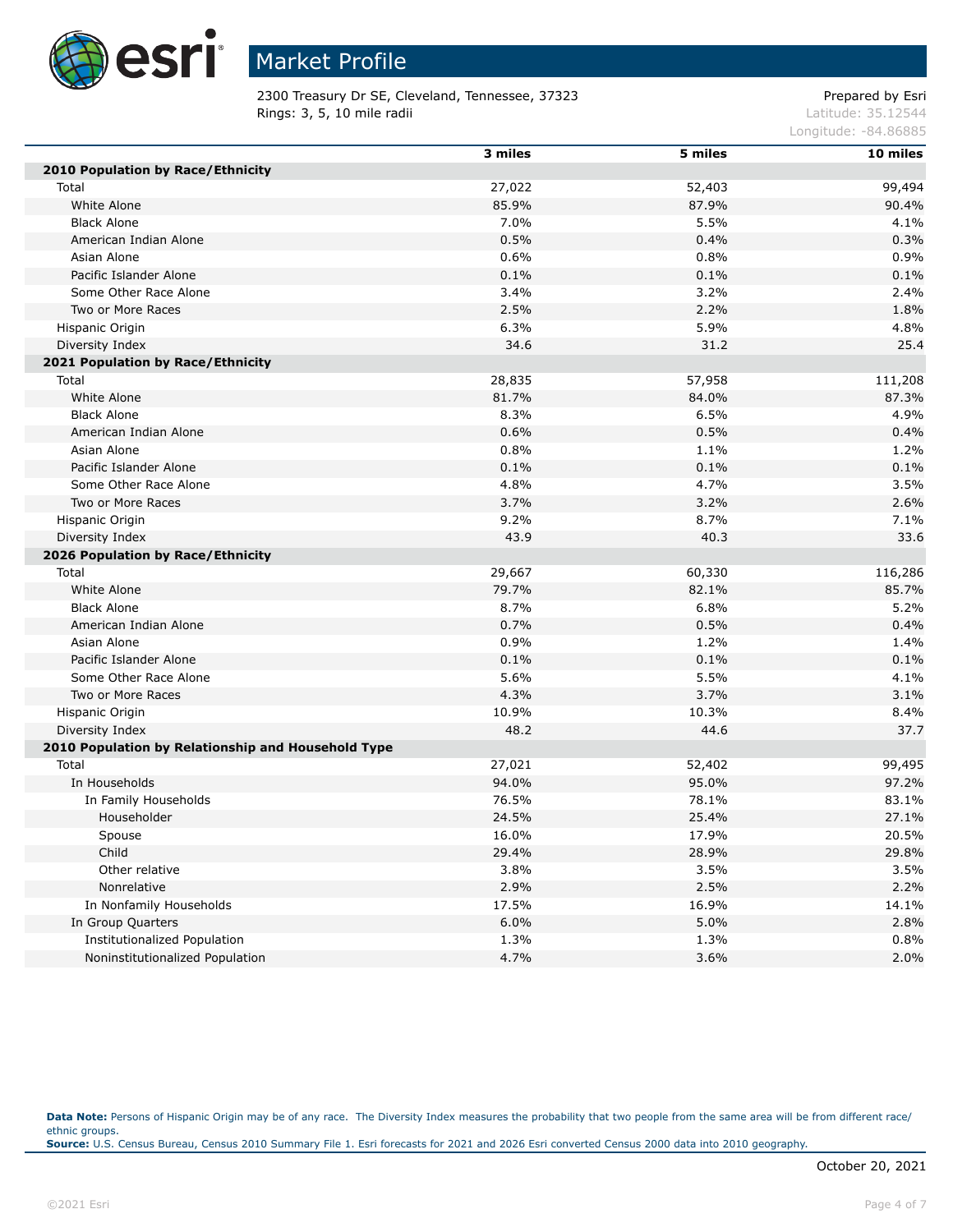

Г

Г

Г

# Market Profile

2300 Treasury Dr SE, Cleveland, Tennessee, 37323 Prepared by Esri **Rings: 3, 5, 10 mile radii** Latitude: 35.12544

Longitude: -84.86885

|                                               | 3 miles | 5 miles | 10 miles |
|-----------------------------------------------|---------|---------|----------|
| 2021 Population 25+ by Educational Attainment |         |         |          |
| Total                                         | 18,980  | 39,288  | 78,530   |
| Less than 9th Grade                           | 7.1%    | 6.2%    | 5.1%     |
| 9th - 12th Grade, No Diploma                  | 13.2%   | 10.3%   | 8.5%     |
| High School Graduate                          | 27.8%   | 25.4%   | 24.3%    |
| GED/Alternative Credential                    | 10.0%   | 7.4%    | 6.5%     |
|                                               | 19.7%   | 20.8%   | 21.8%    |
| Some College, No Degree                       | 7.5%    | 7.9%    | 8.7%     |
| Associate Degree                              | 9.7%    |         | 15.6%    |
| Bachelor's Degree                             |         | 14.5%   |          |
| Graduate/Professional Degree                  | 4.9%    | 7.5%    | 9.4%     |
| 2021 Population 15+ by Marital Status         |         |         |          |
| Total                                         | 23,640  | 47,942  | 92,722   |
| Never Married                                 | 33.5%   | 30.4%   | 26.5%    |
| Married                                       | 45.7%   | 49.0%   | 54.3%    |
| Widowed                                       | 6.1%    | 6.7%    | 6.6%     |
| Divorced                                      | 14.7%   | 13.9%   | 12.7%    |
| 2021 Civilian Population 16+ in Labor Force   |         |         |          |
| Civilian Population 16+                       | 14,454  | 30,715  | 58,977   |
| Population 16+ Employed                       | 91.1%   | 93.5%   | 94.4%    |
| Population 16+ Unemployment rate              | 8.9%    | 6.5%    | 5.6%     |
| Population 16-24 Employed                     | 18.4%   | 17.0%   | 14.1%    |
| Population 16-24 Unemployment rate            | 7.6%    | 5.7%    | 6.4%     |
| Population 25-54 Employed                     | 59.5%   | 59.0%   | 59.9%    |
| Population 25-54 Unemployment rate            | 10.8%   | 7.6%    | 6.0%     |
| Population 55-64 Employed                     | 15.3%   | 15.6%   | 17.6%    |
| Population 55-64 Unemployment rate            | 4.9%    | 4.7%    | 4.5%     |
| Population 65+ Employed                       | 6.8%    | 8.5%    | 8.4%     |
| Population 65+ Unemployment rate              | 3.6%    | 3.8%    | 3.4%     |
| 2021 Employed Population 16+ by Industry      |         |         |          |
| Total                                         | 13,169  | 28,709  | 55,695   |
| Agriculture/Mining                            | 0.4%    | 0.6%    | 0.9%     |
| Construction                                  | 5.6%    | 6.3%    | 6.7%     |
| Manufacturing                                 | 21.3%   | 20.1%   | 19.4%    |
| Wholesale Trade                               | 2.2%    | 2.2%    | 1.9%     |
| Retail Trade                                  | 13.1%   | 11.4%   | 11.1%    |
| Transportation/Utilities                      | 8.9%    | 8.1%    | 7.8%     |
| Information                                   | 1.1%    | 1.1%    | 0.8%     |
| Finance/Insurance/Real Estate                 | 4.5%    | 4.7%    | 5.4%     |
| Services                                      | 40.7%   | 43.1%   | 43.5%    |
| Public Administration                         | 2.2%    | 2.3%    | 2.3%     |
| 2021 Employed Population 16+ by Occupation    |         |         |          |
| Total                                         | 13,168  | 28,707  | 55,692   |
| White Collar                                  | 48.9%   | 54.3%   | 56.0%    |
| Management/Business/Financial                 | 9.4%    | 12.0%   | 13.5%    |
| Professional                                  | 17.0%   | 21.5%   | 22.2%    |
| <b>Sales</b>                                  | 9.2%    | 7.9%    | 8.2%     |
| Administrative Support                        | 13.2%   | 13.0%   | 12.0%    |
| <b>Services</b>                               | 16.9%   | 14.7%   | 14.3%    |
| <b>Blue Collar</b>                            | 34.2%   | 30.9%   | 29.7%    |
| Farming/Forestry/Fishing                      | 0.2%    | 0.3%    | 0.4%     |
| Construction/Extraction                       | 4.2%    | 4.9%    |          |
|                                               |         |         | 5.3%     |
| Installation/Maintenance/Repair               | 4.1%    | 3.7%    | 3.7%     |
| Production                                    | 13.3%   | 10.9%   | 10.0%    |
| Transportation/Material Moving                | 12.4%   | 11.2%   | 10.4%    |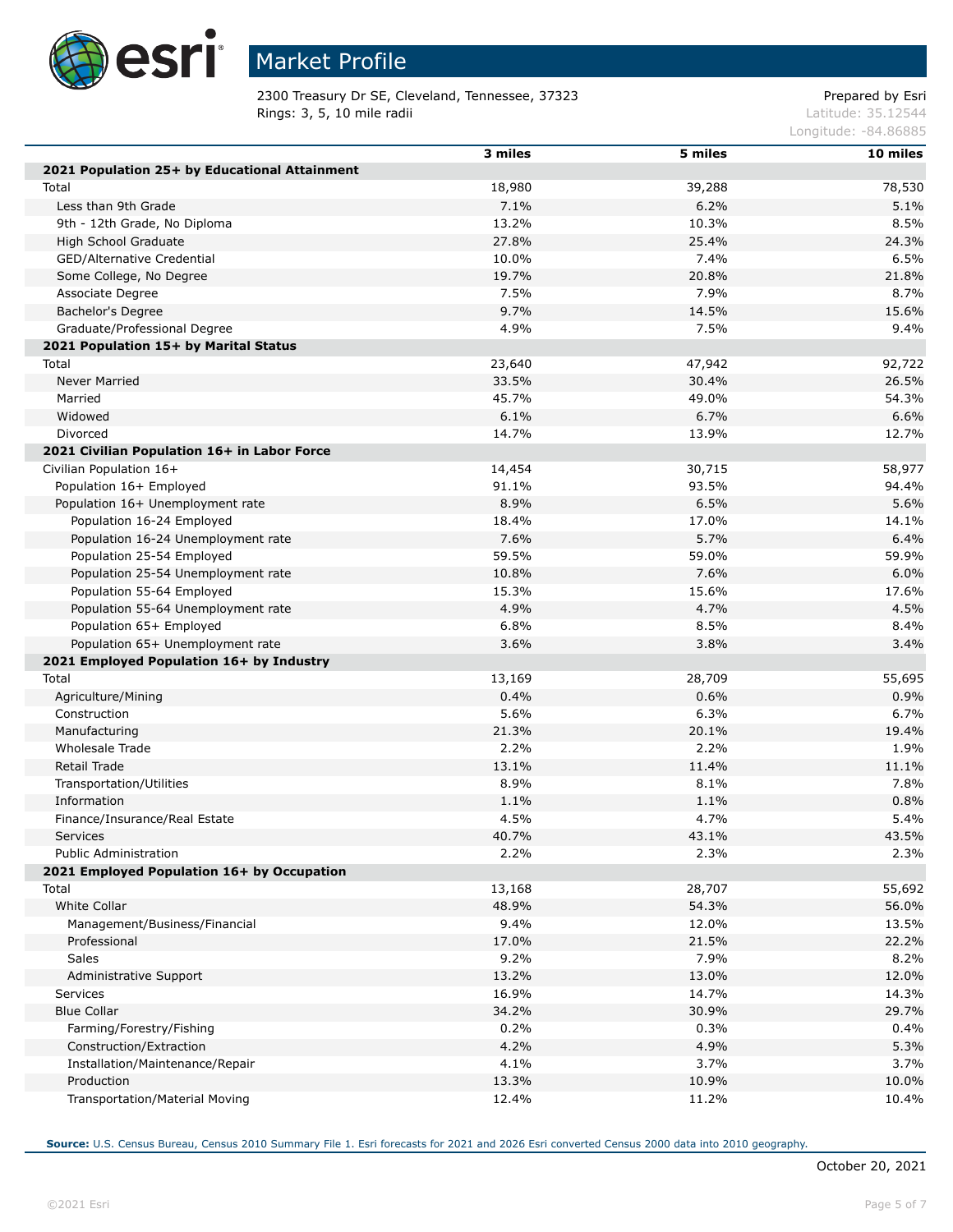

2300 Treasury Dr SE, Cleveland, Tennessee, 37323 Prepared by Esri **Rings: 3, 5, 10 mile radii** Latitude: 35.12544

Longitude: -84.86885

|                                               | 3 miles | 5 miles | 10 miles |
|-----------------------------------------------|---------|---------|----------|
| 2010 Households by Type                       |         |         |          |
| Total                                         | 10,229  | 20,265  | 38,115   |
| Households with 1 Person                      | 28.6%   | 27.4%   | 23.9%    |
| Households with 2+ People                     | 71.4%   | 72.6%   | 76.1%    |
| Family Households                             | 64.3%   | 65.8%   | 70.7%    |
| Husband-wife Families                         | 42.0%   | 46.4%   | 53.5%    |
| With Related Children                         | 18.3%   | 19.8%   | 22.2%    |
| Other Family (No Spouse Present)              | 22.3%   | 19.4%   | 17.2%    |
| Other Family with Male Householder            | 6.0%    | 5.2%    | 4.8%     |
| With Related Children                         | 3.3%    | 2.9%    | 2.7%     |
| Other Family with Female Householder          | 16.3%   | 14.2%   | 12.4%    |
| With Related Children                         | 10.7%   | 9.2%    | 7.7%     |
| Nonfamily Households                          | 7.0%    | 6.8%    | 5.4%     |
|                                               |         |         |          |
| All Households with Children                  | 33.2%   | 32.5%   | 33.1%    |
|                                               |         |         |          |
| Multigenerational Households                  | 4.7%    | 4.2%    | 4.3%     |
| Unmarried Partner Households                  | 7.1%    | 6.4%    | 5.5%     |
| Male-female                                   | 6.3%    | 5.7%    | 4.9%     |
| Same-sex                                      | 0.8%    | 0.7%    | 0.7%     |
| 2010 Households by Size                       |         |         |          |
| Total                                         | 10,229  | 20,265  | 38,116   |
| 1 Person Household                            | 28.6%   | 27.4%   | 23.9%    |
| 2 Person Household                            | 32.1%   | 34.0%   | 35.7%    |
| 3 Person Household                            | 17.6%   | 17.2%   | 17.8%    |
| 4 Person Household                            | 12.5%   | 12.7%   | 13.6%    |
| 5 Person Household                            | 5.5%    | 5.4%    | 5.7%     |
| 6 Person Household                            | 2.3%    | 2.1%    | 2.1%     |
| 7 + Person Household                          | 1.3%    | 1.1%    | 1.1%     |
| 2010 Households by Tenure and Mortgage Status |         |         |          |
| Total                                         | 10,229  | 20,265  | 38,115   |
| Owner Occupied                                | 53.1%   | 57.1%   | 66.5%    |
| Owned with a Mortgage/Loan                    | 34.0%   | 36.8%   | 42.9%    |
| Owned Free and Clear                          | 19.1%   | 20.4%   | 23.6%    |
| Renter Occupied                               | 46.9%   | 42.9%   | 33.5%    |
| 2021 Affordability, Mortgage and Wealth       |         |         |          |
| Housing Affordability Index                   | 175     | 152     | 154      |
| Percent of Income for Mortgage                | 13.9%   | 15.9%   | 15.8%    |
| Wealth Index                                  | 38      | 51      | 66       |
| 2010 Housing Units By Urban/ Rural Status     |         |         |          |
| <b>Total Housing Units</b>                    | 11,431  | 22,397  | 41,523   |
| Housing Units Inside Urbanized Area           | 91.2%   | 85.5%   | 67.1%    |
| Housing Units Inside Urbanized Cluster        | $0.0\%$ | $0.0\%$ | 0.0%     |
| Rural Housing Units                           | 8.8%    | 14.5%   | 32.9%    |
| 2010 Population By Urban/ Rural Status        |         |         |          |
| <b>Total Population</b>                       | 27,021  | 52,402  | 99,495   |
| Population Inside Urbanized Area              | 91.4%   | 85.1%   | 66.3%    |
| Population Inside Urbanized Cluster           | 0.0%    | $0.0\%$ | 0.0%     |
| Rural Population                              | 8.6%    | 14.9%   | 33.7%    |
|                                               |         |         |          |

Data Note: Households with children include any households with people under age 18, related or not. Multigenerational households are families with 3 or more parentchild relationships. Unmarried partner households are usually classified as nonfamily households unless there is another member of the household related to the householder. Multigenerational and unmarried partner households are reported only to the tract level. Esri estimated block group data, which is used to estimate polygons or non-standard geography.